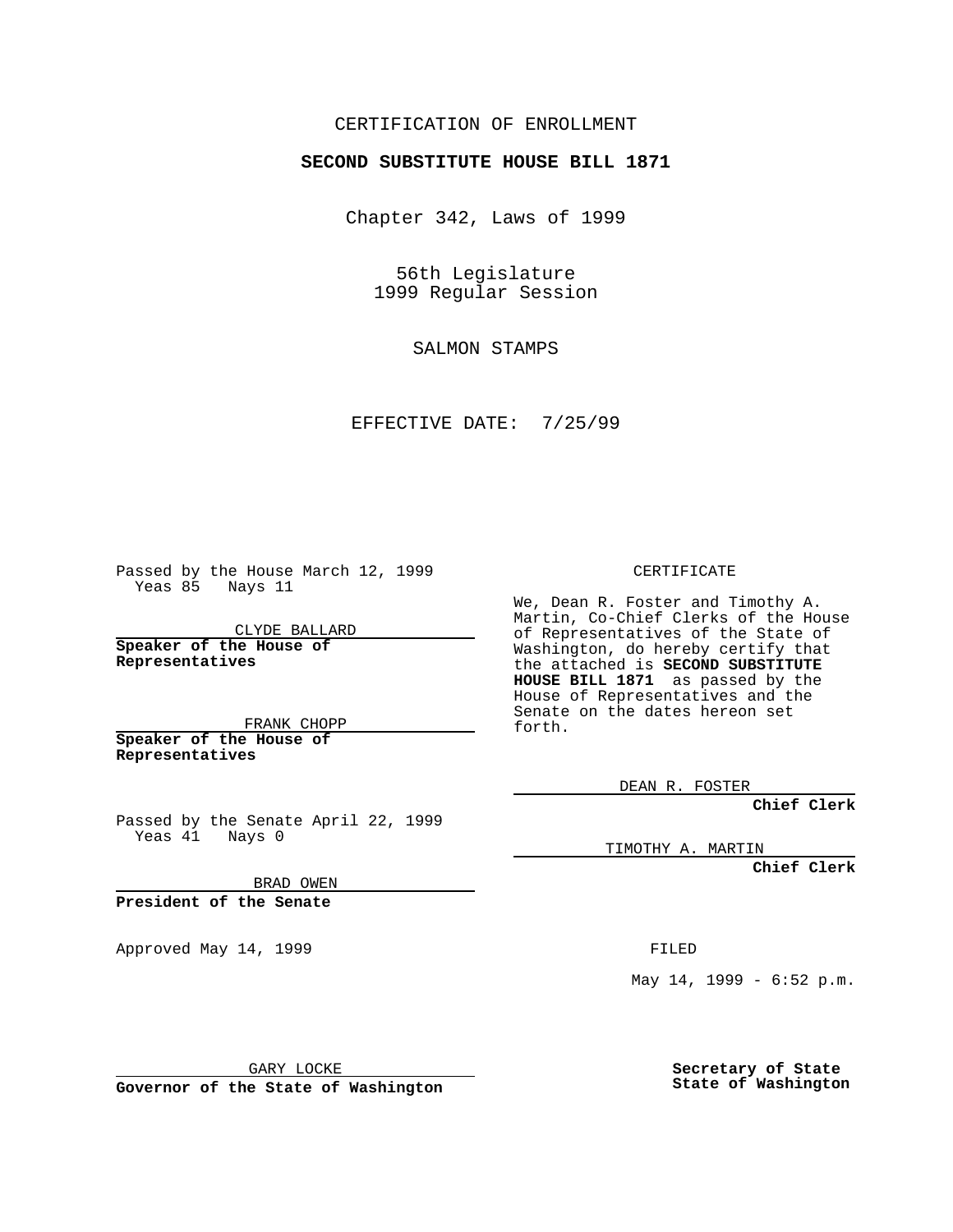$H-2347.1$ 

## **SECOND SUBSTITUTE HOUSE BILL 1871** \_\_\_\_\_\_\_\_\_\_\_\_\_\_\_\_\_\_\_\_\_\_\_\_\_\_\_\_\_\_\_\_\_\_\_\_\_\_\_\_\_\_\_\_\_\_\_

Passed Legislature - 1999 Regular Session

**State of Washington 56th Legislature 1999 Regular Session**

**By** House Committee on Appropriations (originally sponsored by Representatives Linville, Ericksen, Regala, Reardon, Buck, Cooper, Clements and G. Chandler)

Read first time 03/08/1999.

 AN ACT Relating to salmon stamps; adding new sections to chapter 77.12 RCW; and creating a new section.

BE IT ENACTED BY THE LEGISLATURE OF THE STATE OF WASHINGTON:

 NEW SECTION. **Sec. 1.** The legislature finds that salmon recovery in Washington state will involve everyone and will require funds to accomplish recovery measures. Several species of salmon in Washington are, or are expected to be, listed as threatened or endangered under the federal endangered species act. At present, these species include chinook, chum, bull trout and coho. To bring attention to the importance of the recovery of salmon and their place in Washington's heritage, raise funds for salmon recovery projects, and involve citizens of all ages, the Washington salmon stamp and Washington junior salmon stamp programs are created.

 NEW SECTION. **Sec. 2.** The definitions in this section apply throughout sections 2 through 7 of this act unless the context clearly requires otherwise.

 (1) "Salmon" means all species of the genus Oncorhynchus, except those classified as game fish in this title, and includes: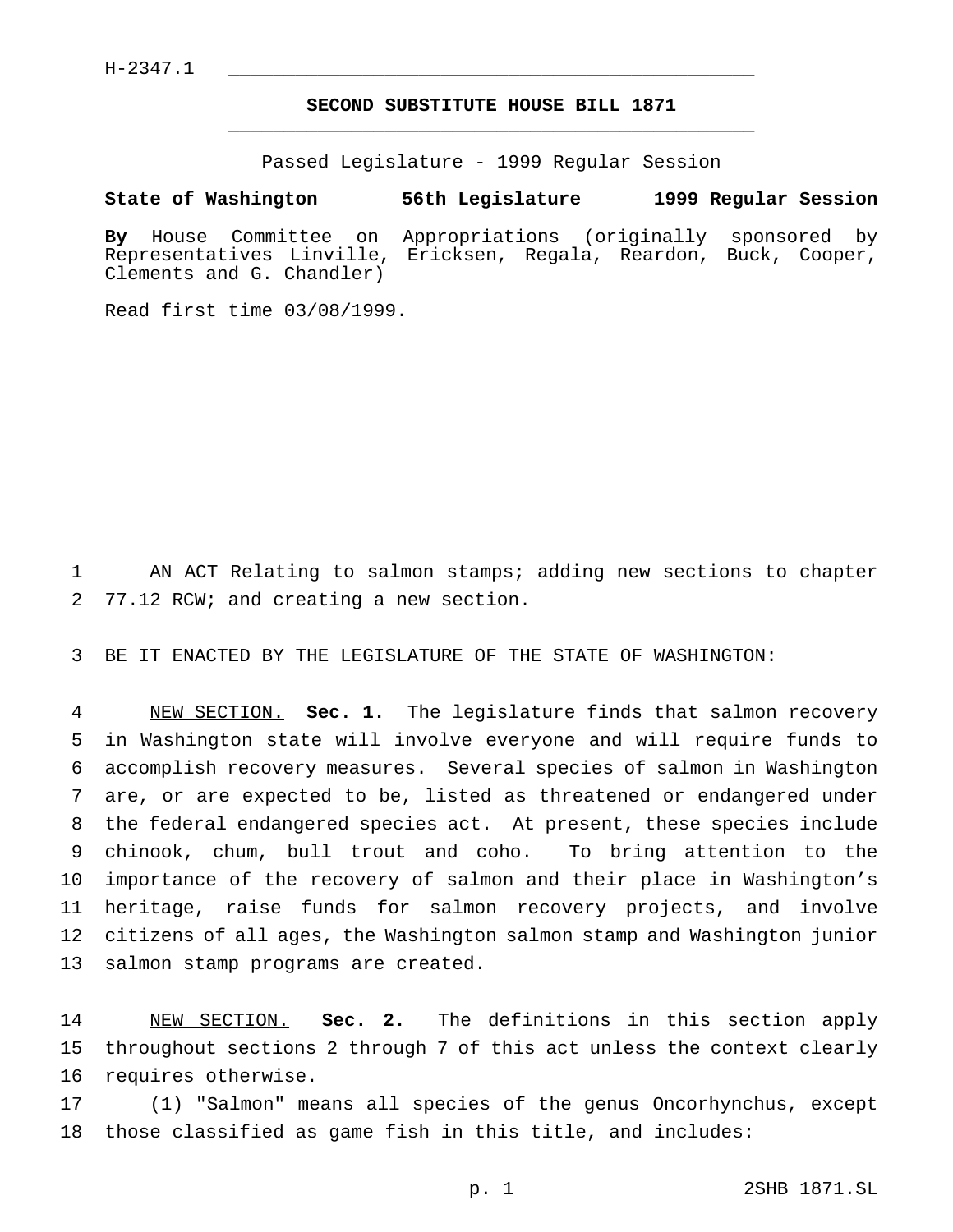|   | <b>Scientific Name</b>   | <b>Common Name</b> |
|---|--------------------------|--------------------|
| 2 | Oncorhynchus tshawytscha | Chinook salmon     |
|   | Oncorhynchus kisutch     | Coho salmon        |
|   | Oncorhynchus keta        | Chum salmon        |
| 5 | Oncorhynchus gorbuscha   | Pink salmon        |
| 6 | Oncorhynchus nerka       | Sockeye salmon     |

(2) "Department" means the department of fish and wildlife.

 (3) "Committee" means the salmon stamp selection committee created in section 5 of this act.

 (4) "Stamp" means the stamp created under the Washington salmon stamp program and the Washington junior salmon stamp program, created in sections 2 through 7 of this act.

 NEW SECTION. **Sec. 3.** (1) The Washington salmon stamp program is created in the department. The purpose of the program is the creation of a stamp that will portray a salmonid species native to Washington and will be used for stamps, prints, and posters that can be sold in a wide range of prices and editions to appeal to citizens and collectors interested in supporting salmon restoration. The proceeds from the sale of the Washington salmon stamp shall be used for protection, preservation, and restoration of salmonid habitat in Washington.

 (2) Every year the department will announce competition, open to all Washington artists, for the creation of the year's Washington salmon stamp. The department will market the stamp and prints through a wide distribution method including web sites, license sites, and at public events.

 (3) The winning artist will receive a monetary award and a certain number of artist proof prints.

 NEW SECTION. **Sec. 4.** (1) The Washington junior salmon stamp program is created in the department. The purpose of the program is the creation of a stamp that will portray a salmonid species native to Washington and will be used for stamps, prints, and posters that can be sold in a wide range of prices and editions to appeal to citizens and collectors interested in supporting salmon restoration.

 (2) Every year the department will announce a competition for the Washington junior salmon stamp program among Washington K-12 students. The top winner will receive a scholarship award.